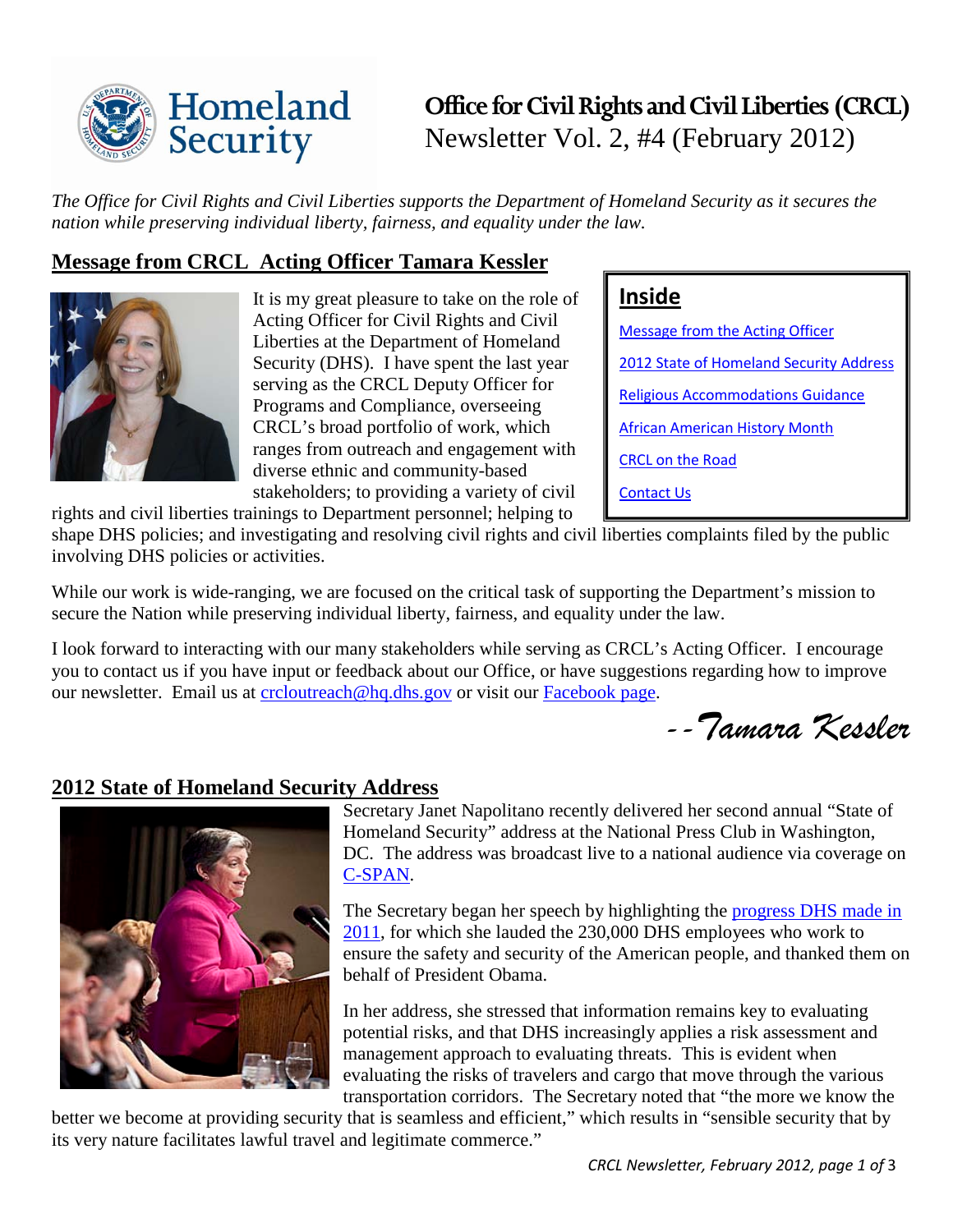The Secretary also said that DHS will continue its transition to a risk-based, information-driven approach to the relationship between security and trade in the year ahead. Over the course of the year, this transition will also focus on expanding [global supply chain security programs](http://www.dhs.gov/files/publications/national-strategy-for-global-supply-chain-security.shtm) outlined in the Administration's *[National Strategy for](http://www.dhs.gov/files/publications/national-strategy-for-global-supply-chain-security.shtm)  [Global Supply Chain Security](http://www.dhs.gov/files/publications/national-strategy-for-global-supply-chain-security.shtm)*, which the Secretary unveiled last month at the World Economic Forum in Davos, Switzerland. Following her remarks, the Secretary answered several questions from the live audience and from the public via [Twitter.](http://twitter.com/#!/dhsgov/)

Watch [video](http://blog.dhs.gov/2012/01/video-secretary-napolitanos-2nd-annual.html) of Secretary Napolitano's address, and read the [full transcript](http://www.dhs.gov/ynews/speeches/napolitano-state-of-america-homeland-security.shtm) of her remarks.

# <span id="page-1-0"></span>**DHS Releases Religious Accommodation Guidance**

There are many circumstances in which DHS, in carrying out its varied missions, requires individuals to pose for or provide a photograph or provide fingerprints. Accordingly, the Department recently issued guidance for Components to develop policies for accommodating individuals required to pose for or provide photographs or to submit to fingerprinting.

The guidance includes considerations for photographing an individual wearing religious headwear, privacy for the removal of religious headwear, and the use of same-gender personnel for physically assisted fingerprinting. It is important to note that the standards concerning individuals wearing religious headwear solely pertain to situations involving photographs; it is not intended to address other situations where removal of headwear may be necessary for other reasons, such as to protect officer safety or in the course of a personal search.

DHS and other federal agencies are subject to the Religious Freedom Restoration Act of 1993 (RRFA), which prohibits any Federal Government practice that substantially burdens a person's exercise of religion, unless the Government demonstrates that the practice represents the least restrictive means of furthering a compelling government interest. This guidance does not address any Component's compliance with RRFA; it is only a statement of DHS policy.

The provisions and considerations outlined in this guidance should be reflected in Component policies and procedures that require photographs or fingerprints. CRCL will provide policy advice to DHS Components as they incorporate these standards into their existing and newly developed policies.

Read the [Guidance for Accommodating Religious Beliefs in DHS Policies Requiring Fingerprinting or](http://www.dhs.gov/xabout/structure/crcl-guidance-religious-beliefs-fingerprinting.shtm)  [Photographic Identification.](http://www.dhs.gov/xabout/structure/crcl-guidance-religious-beliefs-fingerprinting.shtm)

# <span id="page-1-1"></span>**African American History Month 2012**

On January 31, 2012, President Obama issued a [proclamation](http://www.whitehouse.gov/the-press-office/2012/01/31/presidential-proclamation-national-african-american-history-month-2012) for our nation's annual observance of [African American History Month.](http://africanamericanhistorymonth.gov/) Established by historian Carter G. Woodson in 1926 as "Negro History Week," the observance was extended to a full month in 1976.

# AFRICAN AMERICAN **HISTORY MONTH**

Black Women in American Culture and History

This year's theme, "Black Women in American Culture and

History," honors the many roles that African American women have played in shaping our nation. Watch First Lady Michelle Obama's [video message,](http://www.whitehouse.gov/blog/2012/02/09/celebrating-black-women-american-culture-and-history) where she reflects on this year's theme and challenges us all to reinvest in our families, our communities, and our country.

# <span id="page-1-2"></span>**CRCL on the Road, February**

#### *February 9 – Portland, Maine*

CRCL convened its regular community engagement roundtable with diverse ethnic and community-based organizations.

#### *February 13 – Washington, DC*

CRCL Acting Officer Tamara Kessler participated in a DOJ interagency roundtable with American Arab, Muslim, Sikh and South Asian community leaders.